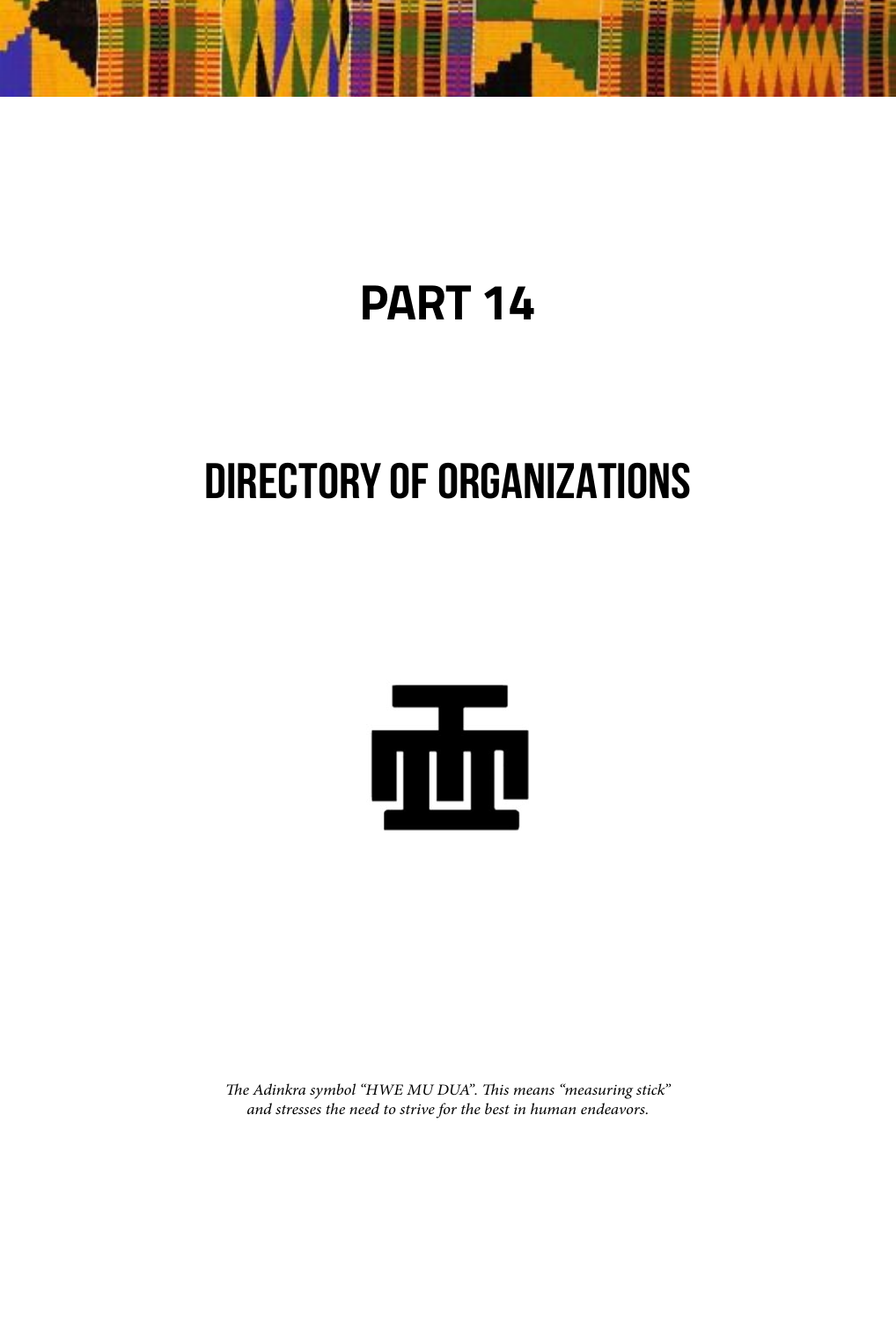

**Fellowship of Association**<br>of Medical Evangelism (FAME GHANA)

Box AN 16563, Accra North, Ghana, West Africa.

www.ghanachristianmission.com

**Medical**<br>Outreach **Seven clinics and** free medical camps



**Christian Education School receives** desks and chairs





**Community<br>
Development**<br>
Donated sewing machines

**Church Planting Over 200 Churches started**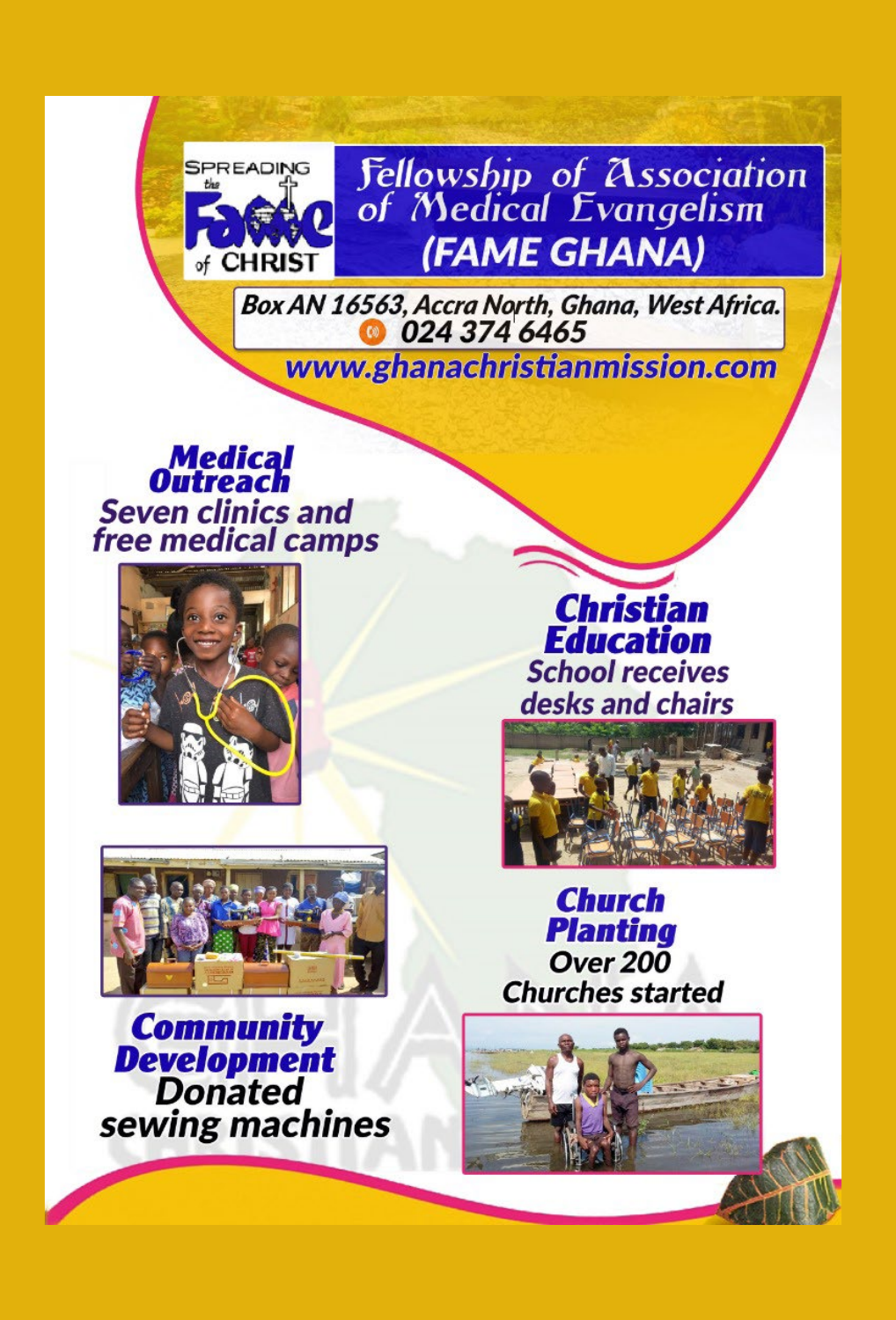**Ghana Missions Handbook** – Past. Present. Future. **277**

# **DIRECTORY OF ORGANISATIONS**

This directory captures most mission-related agencies in Ghana whether they are indigenous or foreign-based organizations. The list gives easy access to different organizations outlining their unique ministries.

# **[1. KORLE-BU COMMUNITY CHAPEL](http://www.kbcchapel.org )**

**Current Leader:** REV. EMMANUEL OSAE ADDO

**Tel.:** +233244468953

**Email:** acchapel@yahoo.com

**Website:** [www.kbcchapel.org](http://www.kbcchapel.org )

### **Core Ministries**

- 1. Church Planting
- 2. Missions Outreach Program
- 3. Missions Support

# **[2. ONEWAY AFRICA MINISTRIES](http://www.onewayafrica.org)**

**Current Leader:** Pastor Ray Mensah **Official Tel:** 0553897060 **Official Email:** onewayafrica@owm.org **Website:** [www.onewayafrica.org](http://www.onewayafrica.org)

# **Core Ministries**

- 1. Disciple-making
- 2. Church planting
- 3. Missions mobilization
- 4. Mission training
- 5. Media ministries
- 6. Community development projects
- 7. Leadership training

# **[3. CAPRO GHANA](http:// www.capromissions.org)**

**Current leader:** Pastor. John Nartey **Tel:** 0548318785/0241253091 **Email:** caproghana@hotmail.com **Website:** [www.capromissions.org](http:// www.capromissions.org)

# **Core Ministries**

- 1. Cross-cultural church planting
- 2. Mobilization
- 3. Discipleship training program (dimep)
- 4. Social intervention (krobo girl grooming)
- 5. Conferences/seminars

# **[4. CHRISTIAN OUTREACH FELLOWSHIP](http://www.christianoutreachfellowship.org)  [\(COF\)](http://www.christianoutreachfellowship.org)**

**Current Leader:** Rev. Emmanuel Anukun-Dabson

**Tel:** 0302 222 555

**Email:** cofgha@yahoo.com

**Website:** [www.christianoutreachfellowship.](http://www.christianoutreachfellowship.org) [org](http://www.christianoutreachfellowship.org)

- 1. Church planting/discipleship training
- 2. Mission outreach program
- 3. Vocational institute
- 4. Social action
- 5. Mission mobilization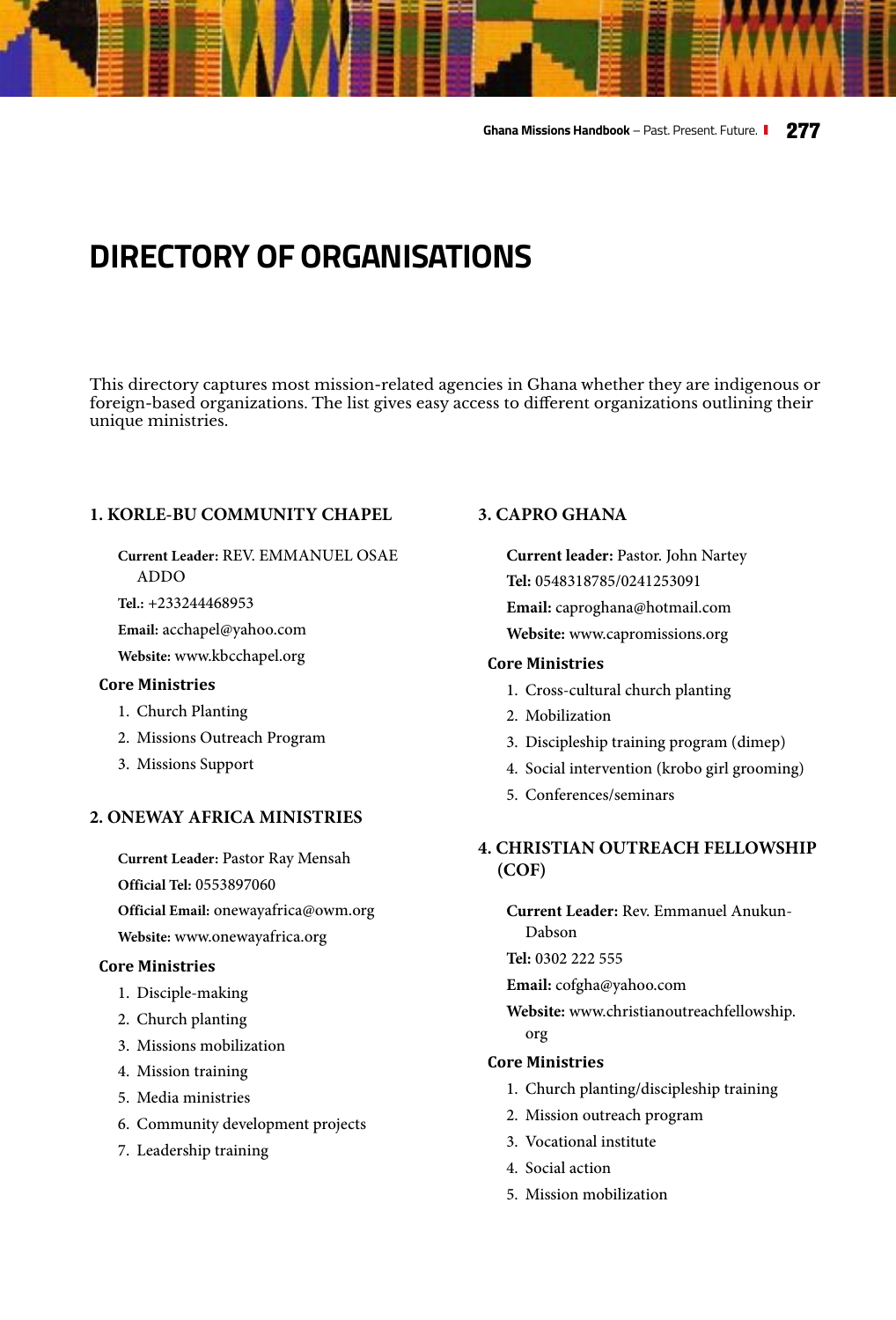# **[5. CHRISTIAN MISSIONS RESOURCE](http://www.cmrfmedmissions.com )  [FOUNDATION](http://www.cmrfmedmissions.com )**

**Current Leader:** Lt. Col. Joseph Azure **Tel:** 0240403063/0208164587 **Email:** j0sef\_azure@yahoo.com **Website:** [www.cmrfmedmissions.com](http://www.cmrfmedmissions.com )

#### **Core Ministries**

- 1. Church planting
- 2. Donation of medical equipment/suppliers
- 3. Drilling of boreholes
- 4. Relief services
- 5. Medical evangelism
- 6. Children's/youth ministry

#### **6. AFRICAN CHRISTIAN MISSION (ACM)**

**Current Leader:** Rev. Dr. Seth anyomi **Tel:** 0208153366

**Email:** kofiwinfred@yahoo.com

#### **Core Ministries**

- 1. Church planting
- 2. Missions training college
- 3. Medical evangelism
- 4. Social services
- 5. Skill training
- 6. Basic schools

# **[7. FELLOWSHIP OF ASSOCIATES OF](http://www.ghanachristianmission.com )  [MEDICAL EVANGELISM \(FAME\)](http://www.ghanachristianmission.com )**

**Current Leader:** Pastor Wisdom Yao Nyador

**Tel:** 0243746465

**Email:** wisedhomme@gmail.com

**Website:** [www.ghanachristianmission.com](http://www.ghanachristianmission.com )

#### **Core Ministries**

- 1. Church Planting
- 2. Medical Clinics/outreaches
- 3. Christian education
- 4. Community Development Projects

# **[8. FULLSTATURE MISSIONS](http://www.fullstature.net)  [INTERNATIONAL \(GHANA\)](http://www.fullstature.net)**

- **Current Leader:** Rev & Mrs. Daniel Hyde Appiah
- **Tel:** 024408865/0243438944
- **Email:** dhydeappiah@gmail.com/fmighana@ gmail.com
- **Website:** [www.fullstature.net](http://www.fullstature.net) / [www.](http://www.fmighana.org ) [fmighana.org](http://www.fmighana.org )

#### **Core Ministries**

- 1. Church Planting
- 2. School of Missions
- 3. Mission Mobilization
- 4. Discipleship and Evangelism Training
- 5. Mercy Ministries

#### **[9. INTERNATIONAL NEEDS GHANA](http://www.internationalneedsgh.org )**

**Current Leader:** Mr. Cromwell Awadey **Tel:** +233 302300224/0248813737 **Email:** info@internationalneedsgh.org

**Website:** [www.internationalneedsgh.org](http://www.internationalneedsgh.org )

#### **Core Ministries**

- 1. Human rights advocacy(Trokosi)
- 2. Church planting
- 3. Mission outreach program
- 4. Provision of basic schools
- 5. General welfare rehabilitation

#### **[10. LIVING BREAD MISSIONS \(LBM\)](http://www.livingbreadghana.org )**

**Current Leader:** Rev. Sampson Dorkunor **Tel:** 0244230290

**Email:** sdorkunor@gmail.com

**Website:** [www.livingbreadghana.org](http://www.livingbreadghana.org )

- 1. Church planting
- 2. Missions awareness program
- 3. Community Development Projects
- 4. Discipleship training- get to the root (GTTR)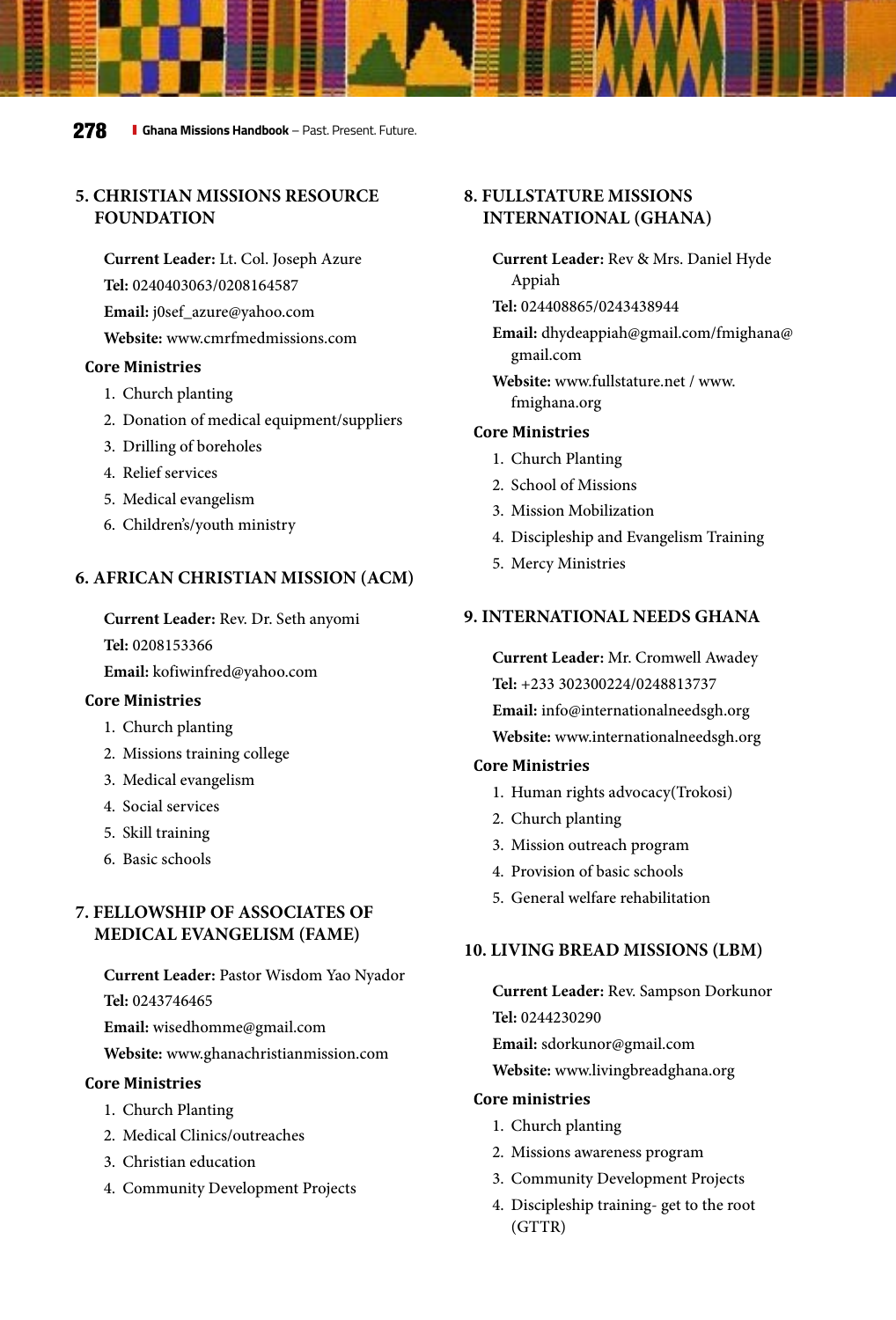- 5. Professionals in mission
- 6. Agricultural projects

# **11. REACHING THE UNREACHED MINISTRIES**

**Current Leader:** Rev. Sampson Dorkunor **Tel:** 0244230290 **Email:** sdorkunor@gmail.com

**Website:** www.livingbreadghana.org

## **Core ministries**

- 1. Church planting
- 2. Missions awareness program
- 3. Discipleship TRAINING

# **12. MEANINGFUL LIFE INTERNATIONAL (MLI)**

**Current Leader:** Leader: Rev. Dr. Godwin Ahlijah

**Tel:** 0244644331

**Email:** gahlijah.mli@gmail.com/gahlijah@ yahoo.com/gahlijah86@gmail.com

**Website:** www.mlighana.org

#### **Core Ministries**

- 1. Church planting
- 2. Community dev. Projects
- 3. Drilling of boreholes
- 4. Discipleship training
- 5. Medical evangelism

# **[13. PIONEERS-AFRICA](http://www.pioneersafrica.org )**

**Current Leader:** Mr. Eugene Yakohene

**Tel:** 0245424370

**Email:** admin@pioneers-africa.org

**Website:** [www.pioneersafrica.org](http://www.pioneersafrica.org )

#### **Core Ministries**

- 1. Church planting
- 2. Missions awareness program
- 3. Cross-cultural missions
- 4. Discipleship training
- 5. Community Dev. Projects

# **14. REACH THE PEOPLE MINISTRY**

- **Current Leader:** Rev. Eugene Narh **Tel:** 0249121377
- **Email:** ugnarh@hotmail.com

**Website:** www.reachthepeople.org

## **Core Ministries**

- 1. Church planting
- 2. Jesus film show
- 3. Discipleship training

# **15. STRAIGHTWAY CHAPEL**

**Current Leader:** Rev/Dr. Ahmed Adjei **Tel:** 0240161178 **Email:** cmcmaka@yahoo.com **Website:**

## **Core Ministries**

- 1. Church planting
- 2. Islam missions awareness program
- 3. Discipleship TRAINING

# **[16. GHANA INSTITUTE OF LINGUISTICS,](http://www.gillbt.org)  [LITERACY AND BIBLE TRANSLATION](http://www.gillbt.org)  [\(GILLBT\)](http://www.gillbt.org)**

**Current Leader:** Pastor Sylvester Nkrumah **Tel:** 0303 40280

**Email:** admin\_gillbt@gillbt.org

**Website:** [www.gillbt.org](http://www.gillbt.org)

## **Core ministries**

- 1. Bible translation
- 2. Literacy
- 3. Scripture engagement and linguistics
- 4. Education

# **[17. SERVING IN MISSIONS \(SIM\)](http://www.sim.org )**

**Current Leader:** Penny Bakewell **Tel:** 0503569565 **Email:** director@sim.org **Website:** [www.sim.org](http://www.sim.org )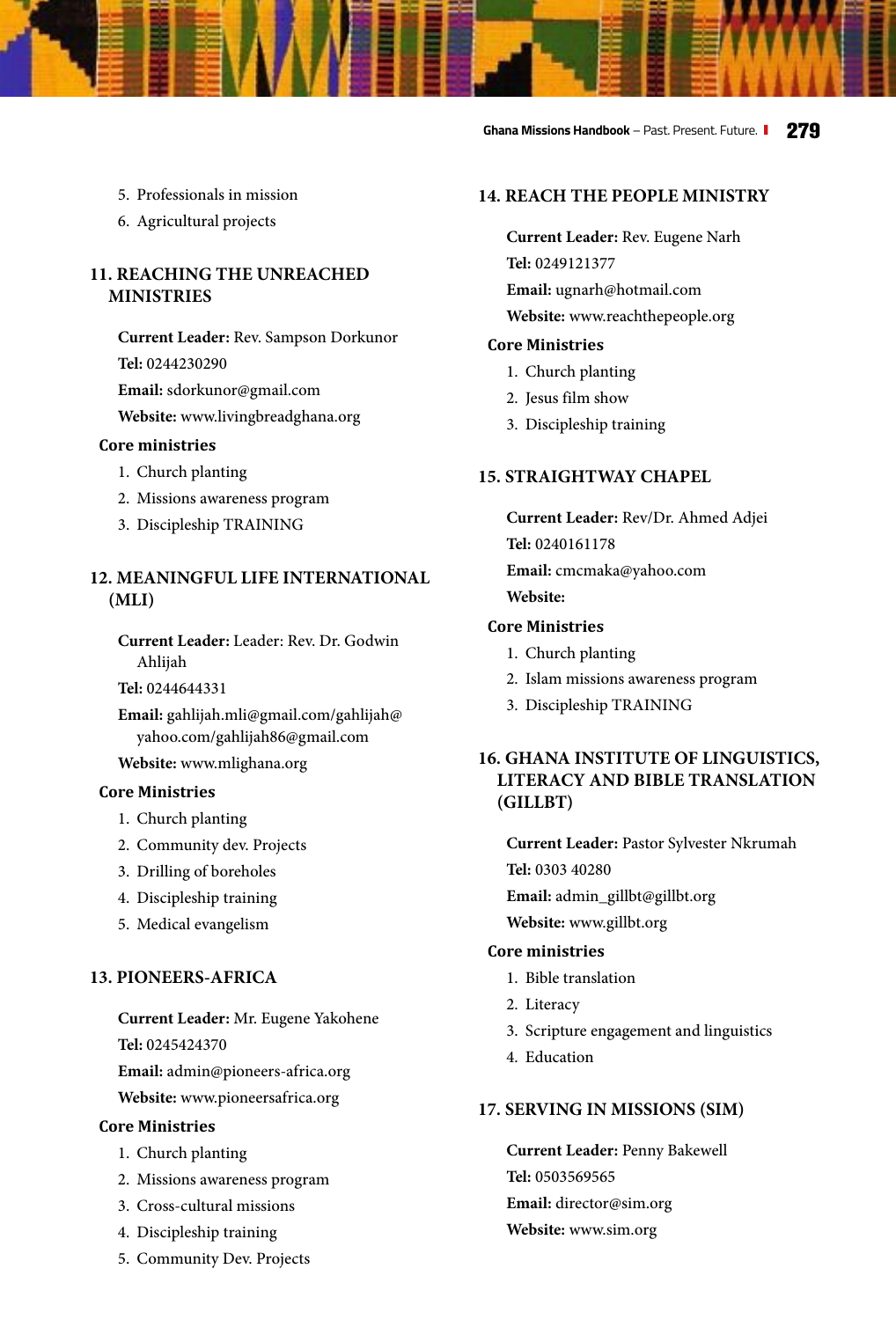**280 I** Ghana Missions Handbook – Past. Present. Future.

### **Core Ministries**

- 1. Church planting
- 2. Mission mobilization
- 3. Cross-cultural missions
- 4. Discipleship Training

# **[18. SOURCE OF LIGHT MINISTRIES](http://www.sourcelight.org )**

**Current Leader:** Rev. Daniel Sappor

#### **Tel:** 0208193615

**Email:** dugbanordt@yahoo.com

**Website:** [www.sourcelight.org](http://www.sourcelight.org )

#### **Core Ministries**

- 1. Bible Correspondence Schools
- 2. Prison Ministry
- 3. Orphan Ministry
- 4. Discipleship /Leadership Training
- 5. School
- 6. Church Planting

# **[19. WE CARE MISSION](http://www.wecaremission.org)**

**Current Leader:** Dr. Daniel Haizel

**Tel:** 0244364142

**Email:** danhaizel63@gmail.com

**Website:** [www.wecaremission.org](http://www.wecaremission.org)

# **Core Ministries**

- 1. Orphan ministry
- 2. Missions outreach program
- 3. Missions support
- 4. Community dev. Projects
- 5. Building leadership capacity

# **20. WORLD CHANGERS FAITH MINISTRY**

**Current Leader:** Rev. Sitsofe Adafia **Tel:** 0558671543/ 0208179712 **Email:** onwardint@gmail.com **Website:**

# **Core Ministries**

- 1. Church Planting
- 2. Mission Mobilization
- 3. Leadership Training

#### **[21. TORCHBEARERS MISSION INC.](http://www.torcbearersgh.org )**

**Current leader:** Rev. Joseph MacCarthy **Tel:** 0272489559

**Email:** torchbearersgh@gmail.com **Website:** [www.torcbearersgh.org](http://www.torcbearersgh.org )

# **Core Ministries**

- 1. Church Planting
- 2. Missions Outreach Program
- 3. Mission Training School (ISOMALD)
- 4. Community Dev. Projects

#### **[22. THEOVISION INTERNATIONAL](http://www.theovision.org )**

**Current leader:** Rev. Theodore M. Asare **Tel:** 0244545721

**Email:** theo@theovision.org

**Website:** [www.theovision.org](http://www.theovision.org ) 

#### **Core ministries**

- 1. Audio bible recording in indigenous languages
- 2. Missions outreach program
- 3. Media training
- 4. Health care services
- 5. Medical clinic
- 6. Radio broadcast

#### **23. GOSPEL PARTNERS MINISTRY**

**Current Leader:** Rev. Joshua Appiah **Tel:** 0243369125 **Email:** anuoyamba@yahoo.com **Website:**

- 1. Church planting
- 2. Missions outreach program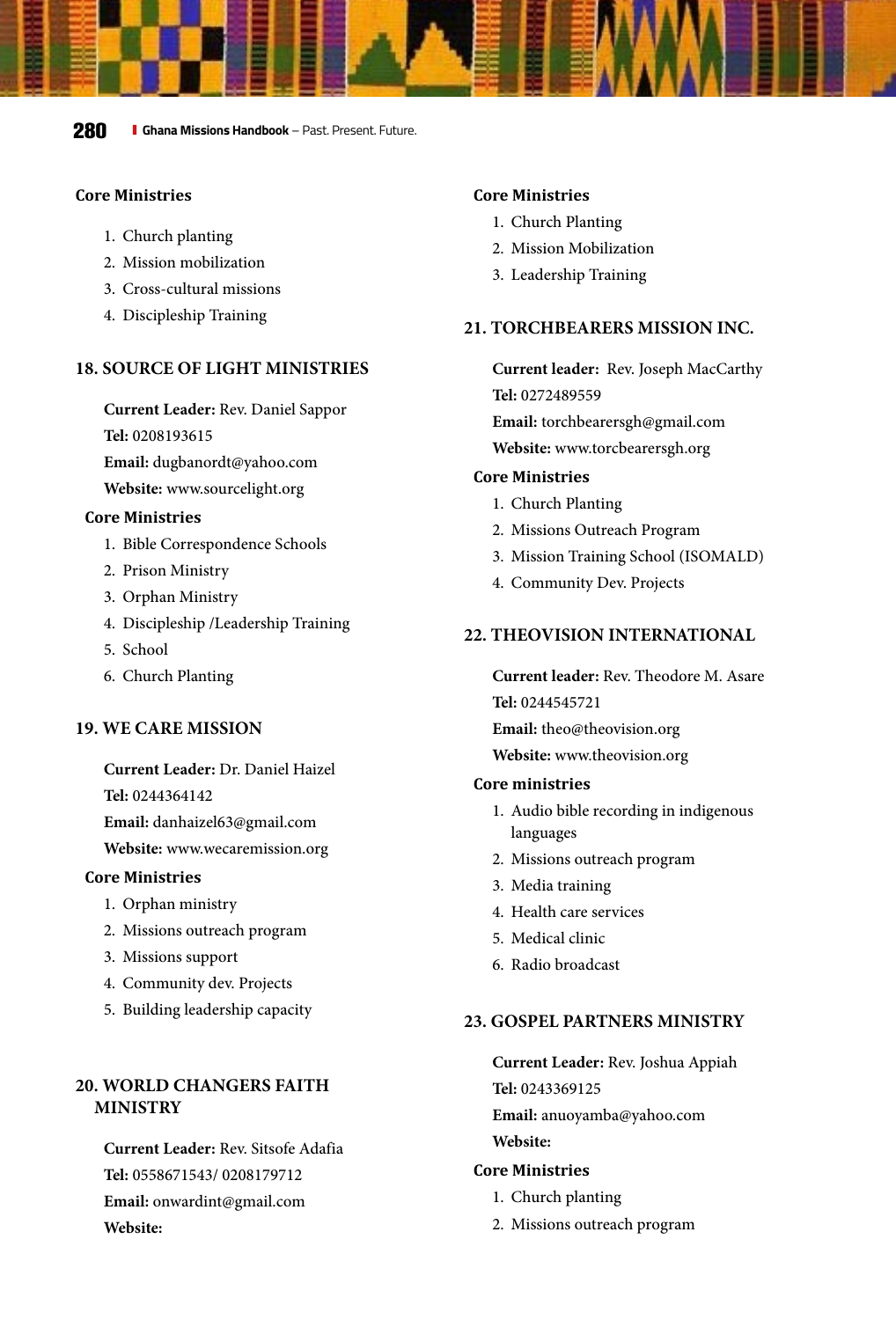**Ghana Missions Handbook** – Past. Present. Future. **281**

# **[24. WEC \(ACTS13\)](http://acts13africa.wecinternational.org )**

**Current Leaders:** Rev. Rolly & Mrs.

Christiana Grenier

**Tel:** 0503269158

**Email:** acts13africa@gmail.com

**Website:** [acts13africa.wecinternational.org](http://acts13africa.wecinternational.org )

# **Core Ministries**

- 1. Cross- cultural training
- 2. Mission mobilization

# **[25. ADONAI PARTNERS](http://www.adonaipartners.org )**

**Current Leader:** Mr. Richard Erhiawaren

**Coordinator in Ghana:** Mrs. Sandra K Paluku

**Tel:** 0200272172

**Email:** sandra@adonaipartners.org/ richard@ adonaipartners.org

**Website:** [www.adonaipartners.org](http://www.adonaipartners.org )

#### **Core ministries**

- 1. Medical and dental outreach
- 2. Missions outreach
- 3. Program
- 4. Discipleship training
- 5. Community development

# **26. NEW HARVEST GLOBAL MINISTRIES**

**Current Leader:** Rev. Dr. S.B. E. Johnson/ Juliana Coulson

**Tel:** 0263101162

**Email:** julianacoulson@ymail.com

# **Core Ministries**

- 1. Church planting
- 2. Missions outreach program
- 3. Discipleship Training

# **[27. DIVINE GROUP INTERNATIONAL](http://www.dgigh.org)**

**Current leader:** Mr. Ebenezer Kofi Adu-Lartey **Tel:** 0244760710

**Email:** divinegroupinternational@gmail.com **Website:** [www.dgigh.org](http://www.dgigh.org)

## **Core ministries**

- 1. Church planting
- 2. Missions outreach program
- 3. Medical evangelism
- 4. Medical clinics

# **28. REACH ALL NATIONS MISSION ASSOCIATION (RANMA)**

**Leader:** Ps. Dominic Akati **Tel: Email:** dominicmaccathy@yahoo.com

**Website:** 

# **Core Ministries**

- 1. Church planting
- 2. Missions outreach program

# **29. TRUE LOVE ASSEMBLIES OF GOD**

**Current Leader:** Rev. Eric Aidoo -Sekyi **Tel:** 0244610219 **Email:** trueloveag2@gmail.com **Website:**

# **Core Ministries**

- 1. Missions amongst the Konkomba
- 2. Missions amongst Challa

# **[31. ICGC-AMASAMAN\\*](http://www.shalom.com )**

**Current Leader:** Rev. William Tsinigo **Tel:** 0244641547 **Email:** willtsin@hotmail.com **Website:** [www.shalom.com](http://www.shalom.com ) 

- 1. Church planting
- 2. Missions outreach program
- 3. Missions support
- 4. Discipleship training
- 5. Mission TRAINING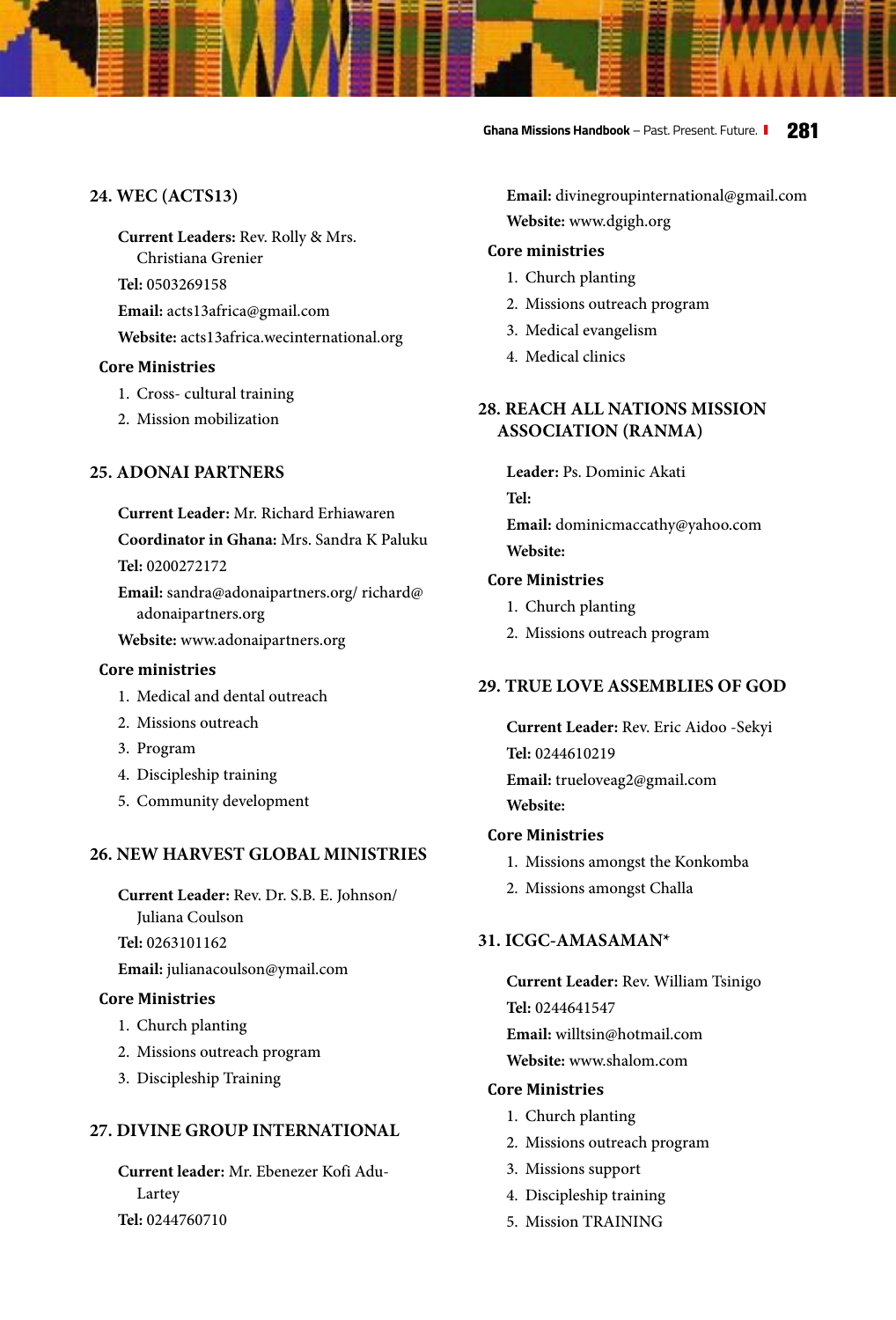# **30. GOSPEL LITERATURE AND MISSION MOBILIZATION INT. CENTER (GLAMMIC)**

**Current Leader:** Rev. Micheal Oppong **Tel:** 

**Email:** gosplicentre@yahoo.com **Website:**

#### **Core Ministries**

- 1. Resource mobilization
- 2. Missions outreach program
- 3. Christian literature

# **31. CALVARY RESCUE MISSION**

**Current Leader:** Rev. George Abaidoo

**Tel:** 0244714115

**Email:** gkkabaidoo@yahoo.com/ **Website:**

#### **Core ministries**

- 1. Missions outreach program
- 2. Orphans and vulnerable children ministry
- 3. Church planting

# **[32. GHANA FELLOWSHIP OF](http://www.ghafes.org )  [EVANGELICAL STUDENTS \(GHAFES\)](http://www.ghafes.org )**

**Current Leader:** Mr. Isaac Newton-Mensah

**Tel:** 0302 776412 / 0243362521

**Email:** info@ghafes.org

**Website:** [www.ghafes.org](http://www.ghafes.org )

#### **Core Ministries**

- 1. Evangelism and mission
- 2. Mentorship and leadership formation
- 3. Discipleship
- 4. Responsible and active church membership and citizenship

#### **33. MISSION RESOURCE GHANA**

**Current Leader:** Mr. Emmanuel Akorli **Tel:** 0243475048 **Email:** missionresourceghana@yahoo.com **Website:**

## **Core Ministries**

1. Community Dev. Projects

# **[34. CHURCH OF CHRIST \(NEW TOWN](http://accranewtown.coc-gh.org/ )  [BRANCH\)](http://accranewtown.coc-gh.org/ )**

**Current Leader:** Rev. Evans Lartey **Tel:** 0208089840 **Email:** priestkga@yahoo.com **Website:** [accranewtown.coc-gh.org/](http://accranewtown.coc-gh.org/ ) 

#### **Core Ministries**

- 1. Church planting
- 2. Missions outreach program
- 3. Training

# **[35. CHARITY AFRICA MISSION](http://ccmglobal.org )**

**Current Leader:** Weston Leibee **Tel:**

**Email:** wesandcharity@gmail.com **Website:** [ccmglobal.org](http://ccmglobal.org )

#### **Core Ministries**

- 1. Church planting
- 2. Missions outreach program
- 3. Community dev. Projects

# **36. MISSION HOUSE INTERNATIONAL**

**Current Leader:** Ido Eunice Akase **Tel:** 0244065694 / 0262996529 **Email:** aakpenkase@gmail.com **Website:** 

#### **Core Ministries**

- 1. Evangelical church planting
- 2. Missions outreach program
- 3. Discipleship training
- 4. Mission training

# **37. RDE INTERNATIONAL**

#### **Current Leaders:** Mr. Humphrey Hooper &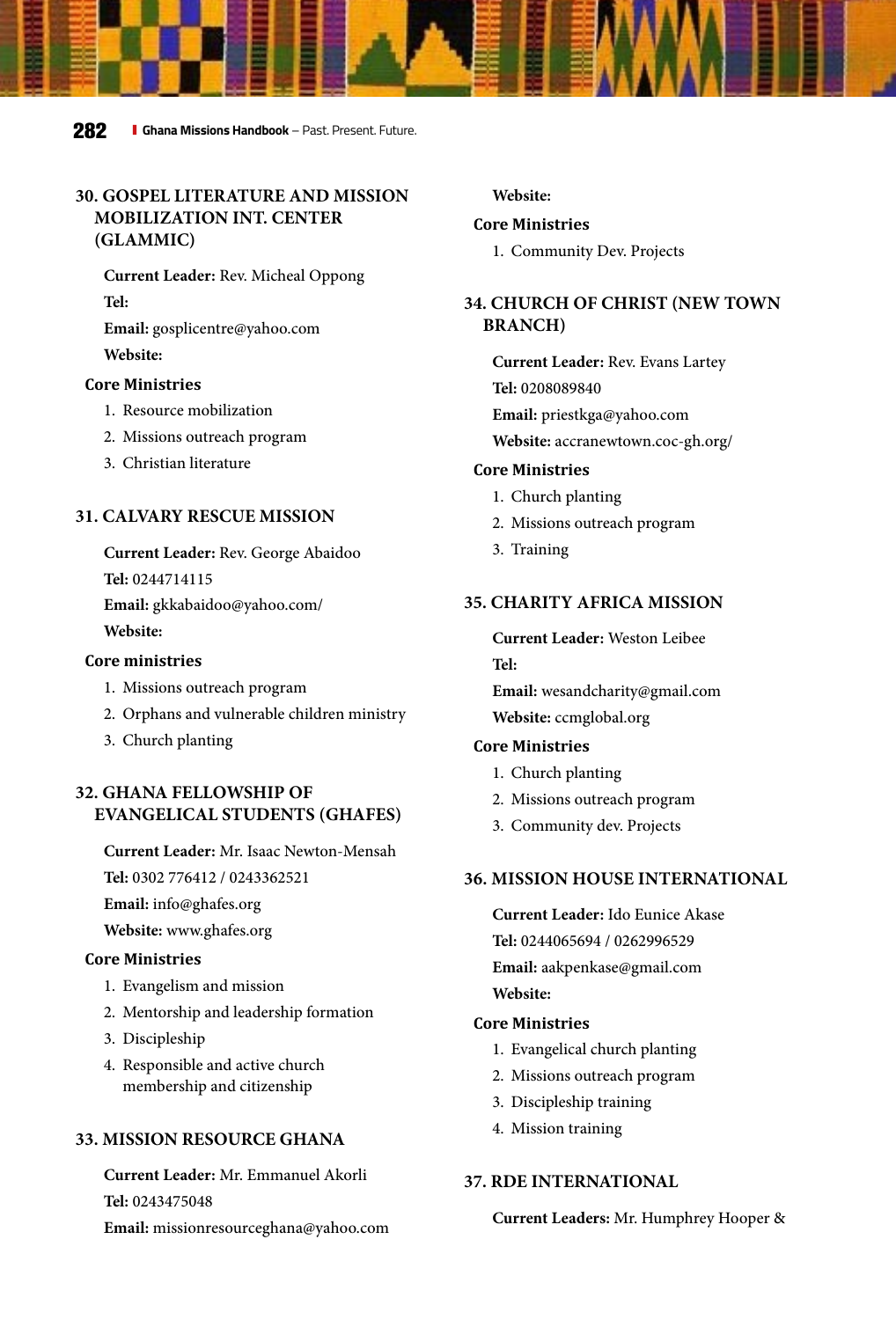Mrs. Saviour Oforiwaa Hooper **Tel:** +233243159317, +233243623690 **Email:** rdeinternational9@gmail.com **Website:**

# **Core Ministries**

- 1. Training, workshops and conferences for pastors, church leaders, children's leaders and parents
- 2. Evangelism and missions
- 3. Social intervention programs

# **38. SCRIPTURE UNION**

**Current Leader:** Mr. Kwame Adu

**Tel:** 0302225554/ 0303976866/ 0240875222

**Email:** sughanaho@gmail.com

# **Website:**

# **Core Mandate**

- 1. Bible Ministry
- 2. Schools Ministry
- 3. Community Fellowship and Prayer Warrior

#### **[39. KINGS VILLAGE](https://www.tkvg.org.uk
)**

**Current Leader:** Rev. Benjamin Owusu-Sekyere

**Tel:** 0244315713

**Email:** ben.owususekyere@thekingsvillage. org

**Website:** [www.tkvg.org.uk](http:// www.capromissions.org)

#### **Core Ministries**

- 1. Medical Missions
- 2. Church Planting.
- 3. Christian Education
- 4. Rural Community Outreach
- 5. Healthcare
- 6. Christian Outreach
- 7. Nutrition Center
- 8. Water and Sanitation

#### **[40. MISSION PURSE](http://missionspurse.org)**

**Current Leader:** Rev. Albert Takyi **Tel:** 027 2354066/0557893914 **Email:** takyialbert@hotmail.com **Website:** [missionspurse.org](http://missionspurse.org)

#### **Core Ministries**

- 1. Training and Capacity Building
- 2. Empowerment for Missionary Spouses
- 3. Educational Scholarships for MKS
- 4. Logistical Material Support
- 5. Community Development
- 6. Cultural Orientation
- 7. Support for Distressed on-field

#### **[41. EXCELLENT YOUTH OUTREACH](http://www.eyoministry.com  )**

**Current Leader:** Mr. Kwesi Oteng-Yeboah **Phone Number:** 0208447198

**Email:** eyosecretariat@gmail.com/ admin@ eyoministries.com

**Website:** [www.eyoministry.com](http://www.eyoministry.com  ) 

#### **Core Ministries**

- 1. Youth outreach programs
- 2. Student/youth Discipleship
- 3. Leadership development
- 4. Short-term missions
- 5. Youth camps/conferences

# **[42. LIBERATION MISSION FOR CHRIST](http://www.lmcglobal.org)**

#### **Current Leader:**

#### **Tel:** 0264974495

- **Email:** lmfcglobal@gmail.com/info@ lmcglobal.org
- **Website:** [www.lmcglobal.org](http://www.lmcglobal.org)

- Church Planting
- Mission Training
- Mentorship Training
- Mission Research
- Prayer Force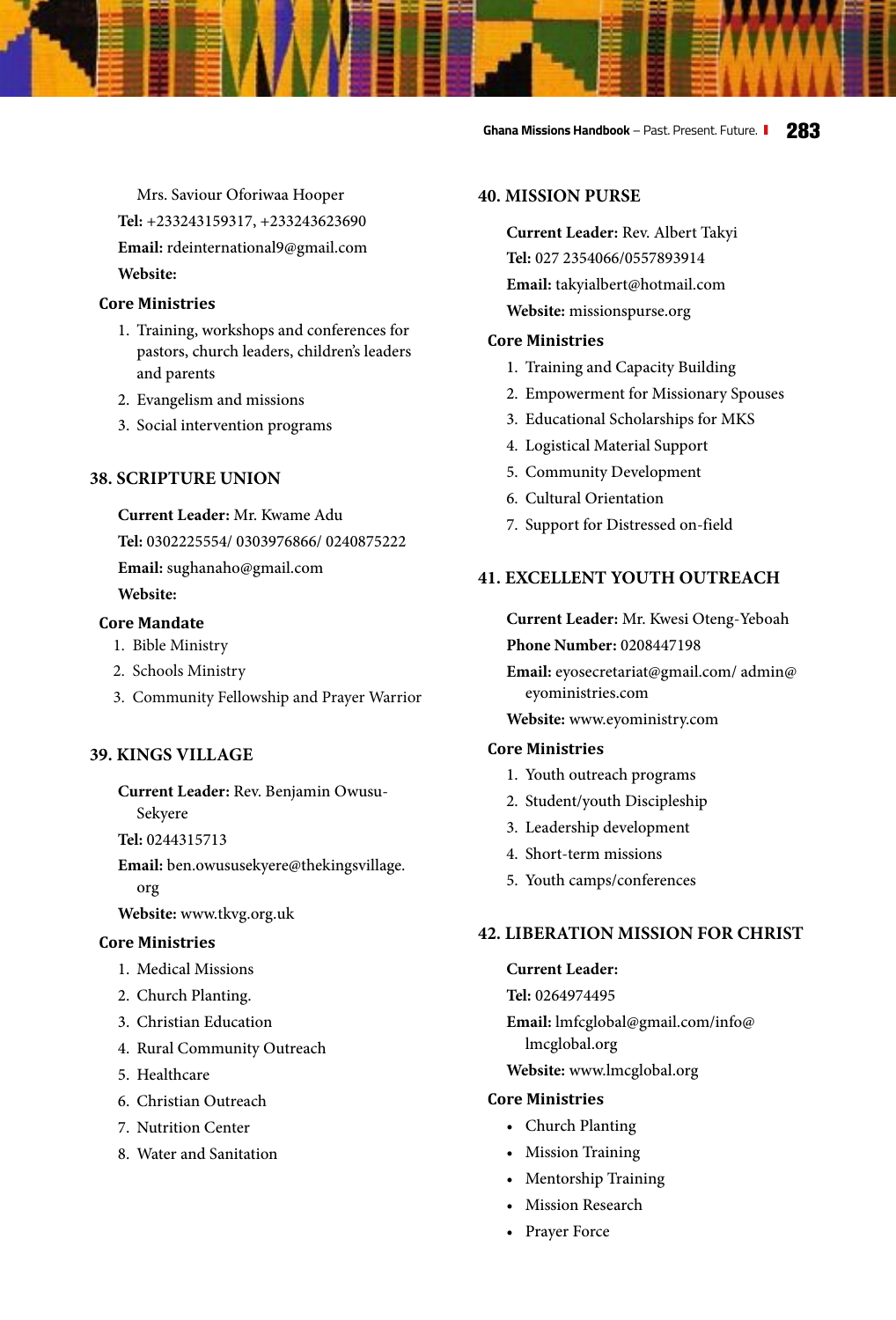• Training of Christian Admin & Management

#### **43. EDEN BRIDGE MISSION**

**Leader:** Rev Jedidiah Abbey **Tel:** 0244730657 **Email:** edenbridgemission@yahoo.com **Website:**

#### **Core Ministries**

- 1. Evangelism
- 2. Church Planting
- 3. Medical Charity Outreach

# **[44. LIGHT THE WORLD MISSIONS](http://www.taenvironmental.org )**

**Current Leader:** Dr. Kwame Acquaah **Tel:** 

**Email:** kwame@kwameacquaah.com **Website:** [taenvironmental.org](http://www.taenvironmental.org )

#### **Core Ministries:**

1. Community development

#### **[45. Focus higher international](http://www.focushigher.org )**

**Leader:** Pastor Samuel Asiamah **Tel:** 0249208196

**Email:** focushigher@gmail.com

# **Website:** [www.focushigher.org](http://www.focushigher.org )

#### **Core ministries**

- 1. Short-term Missions
- 2. Long-term Missions

#### **[46. GOSPEL PARTNERS MINISTRY](http://gospelpartnersministry.org )**

**Leader:** Pastor Joshua Appiah **Tel:** 0243369125 **Email:** anuoyamba@yahoo.com **Website:** [gospelpartnersministry.org](http://gospelpartnersministry.org ) Core Ministries:

- 1. Church Planting
- 2. Education/Educational Tour
- 3. Rural Outreaches

# **47. ADASA MISSIONS**

# **[48. GREAT COMMISSION MOVEMENT,](http://www.gcmghana.org)  [GHANA](http://www.gcmghana.org)**

**Leader:** Mr. Kumah Doe **Tel:** 0242521354 **Email:** kumah.doe@gcmghana.org **Website:** [www.gcmghana.org](http://www.gcmghana.org)

#### **Core Ministries**

- 1. Digital Media
- 2. Campus Ministry
- 3. Church Ministry
- 4. Jesus Film Project
- 5. Leader Impact
- 6. Prayer
- 7. Family Life

# **[49. CHILD EVANGELISM FELLOWSHIP](http://cefonline.com/big-picture/ghana/ )  [OF GHANA INC.](http://cefonline.com/big-picture/ghana/ )**

**Current Leader:** Mr. Samuel Tachie-Menson **Tel:** 024 781 5807

**Email:** cefghana@gmail.com

**Website:** [cefonline.com/big-picture/ghana/](http://cefonline.com/big-picture/ghana/ ) 

#### **Core Ministries**

- 1. Training
- 2. Good News Club
- 3. 5-Day Club
- 4. Party Club
- 5. Fairs and Open Air Ministries
- 6. School Worship
- 7. Bible Correspondence courses
- 2. Camps/VBS

#### **[50. SALT AND LIGHT MINISTRIES](http:// saltandlightministriesgh.org/  )**

**Current Leader:** Dr. Joyce Rosalind Aryee **Tel:** +233 26 813 0615 **Email:** saltnlightministries@gmail.com **Website:** [saltandlightministriesgh.org/](http:// saltandlightministriesgh.org/  )  **Core Ministries**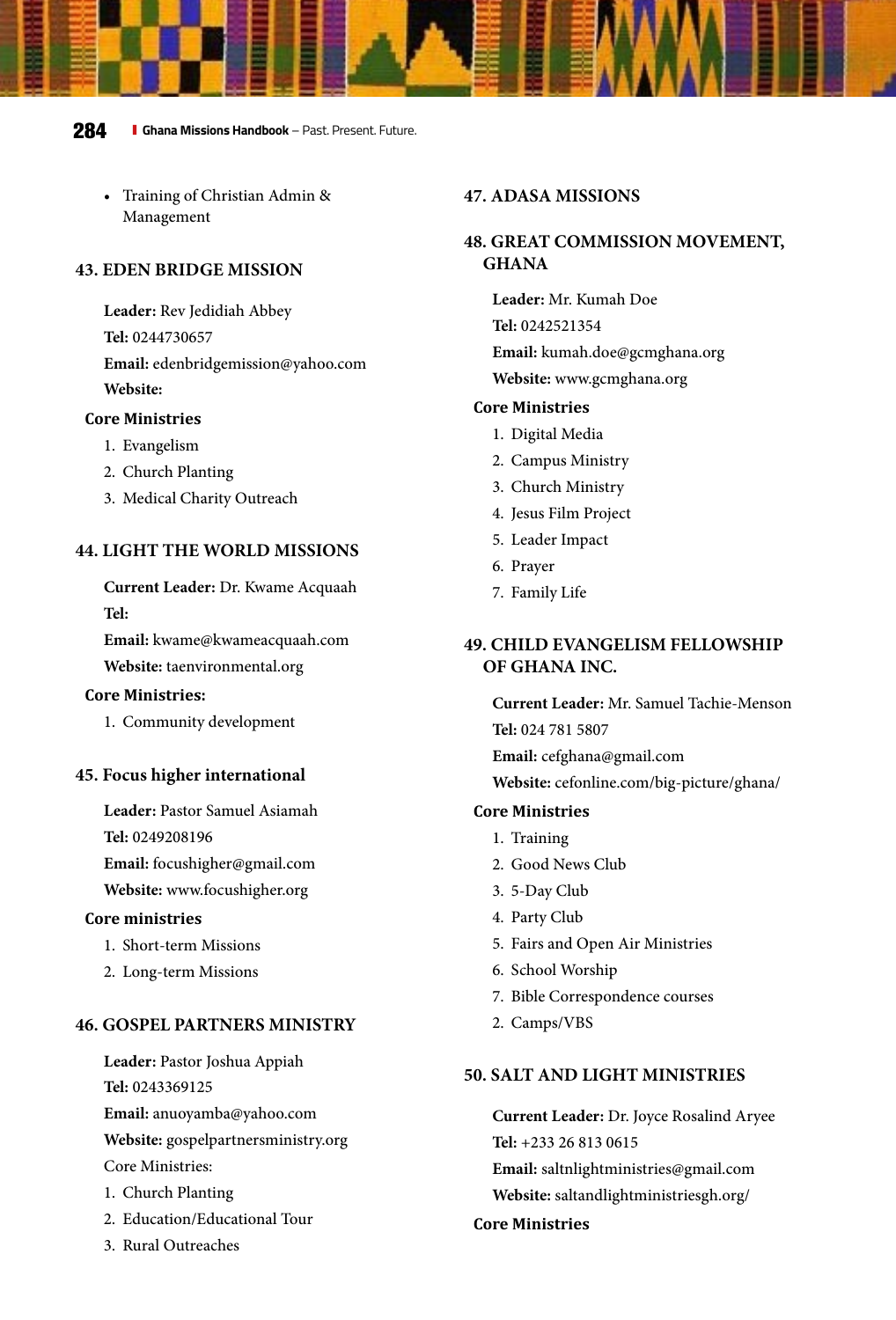**Ghana Missions Handbook** – Past. Present. Future. **285**

- 1. Radio Ministry
- 2. Music Ministry
- 3. Discipleship and Mentoring
- 4. Biblical Counselling

# **[51. WORLD VISION GHANA](http://www.wvi.org/ghana )**

**Leader:** Dickens Thunde **Tel:** 0302232603/0302-22 6643/4 **Email:** wvg\_comms@wvi.org **Website:** [www.wvi.org/ghana](http://www.wvi.org/ghana )

# **Core Ministries**

- 3. Relief and Disaster Management
- 4. Child Protection and Advocacy
- 5. Health and Nutrition

# **[52. COMPASSION INTERNATIONAL](http://www.compassion.com )  [GHANA](http://www.compassion.com )**

**Tel:** 0202642506/7

**Email:** asafo@gh.ci.org/ compassionghana@ gh.ci.org

**Website:** [www.compassion.com](http://www.compassion.com )

#### **Core Ministries**

- 1. Advocates for Children
- 2. Child sponsorship
- 3. Disaster Relief

# **53. MBB KOINONIA MOVEMENT OF GHANA**

**Current Leader:** Rev/Dr. Ahmed Adjei **Tel:** 0208119286

**Email:** cmcmakacmum@gmail.com

#### **Core Ministries**

- 1. Convert care
- 2. Training muslims converts
- 3. Empowering the churches for muslims outreaches

# **[54. GHANA BAPTIST MISSION,](http://www.imb.org )  [INTERNATIONAL MISSION BOARD,](http://www.imb.org )  [SBC](http://www.imb.org )**

**Current Leader**: Dr. Paul Chitwood **Representative in Ghana:** Rev. Alan Locke **Tel:** +233 50 339 8307 **Email:** alanandbethlocke@gmail.com **Website:** [www.imb.org](http://www.imb.org )

#### **Core ministries**

- 1. Church planting
- 2. Leadership training
- 3. Human needs

#### **[55. NOUR-UL-'ALAM MISSION GHANA](http://ghana.dclit.net )**

#### **Current leader:**

**Tel:** 0302786309/ 0244844203 **Email:** ghana@dclit.net **Website:** [ghana.dclit.net](http://ghana.dclit.net )

#### **Core Ministries**

- 1. Supply outreach materials
- 2. Mission awareness
- 3. Prayer mobilisation
- 4. Teach chronological bible stories

# **[56. MARKAZ AL BISHARA MINISTRIES](http://www.netministries.org  )**

**Current Leader:** Rev. Johnson Asare

**Tel:** 

**Email:**

**Website:** [www.netministries.org](http://www.netministries.org  ) 

#### **Core ministries**

- 1. Water and sanitation
- 2. Community development
- 3. Health and nutrition
- 4. Micro enterprise development
- 5. Institutional development

#### **[57. AWANA CLUBS GHANA](http://www.awana.org/ )**

**Current Leader:** Pastor Joseph Gyebi **Tel:** 0545508262 **Email:** j.gyebi@awana.org **Website:** [www.awana.org/](http://www.awana.org/ )